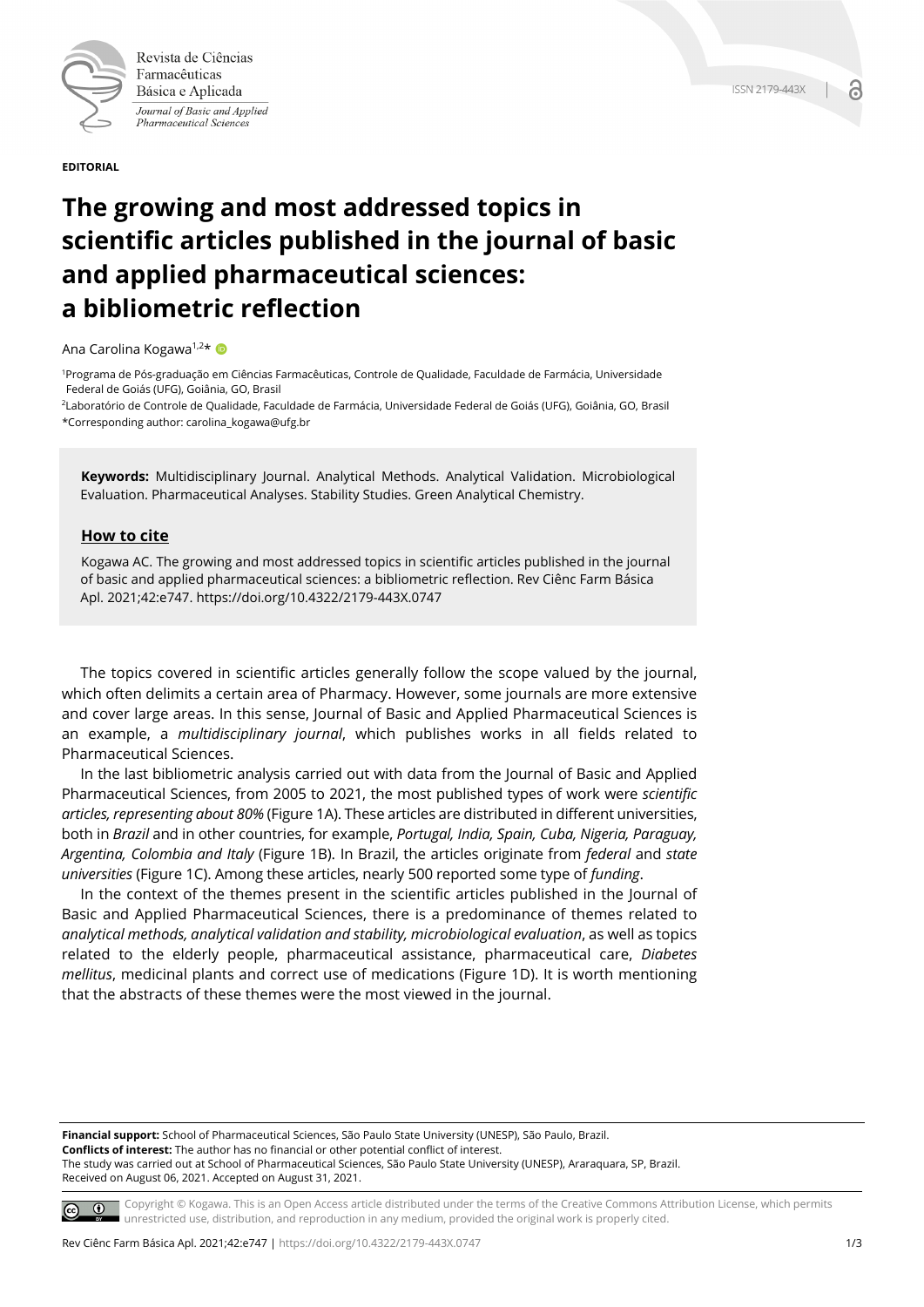The growing and most addressed topics in scientific articles published in the journal of basic and applied pharmaceutical sciences: a bibliometric reflection



**Figure 1.** Data on papers submitted to the Journal of Basic and Applied Pharmaceutical Sciences from 2005 to 2021. (A) Types of papers submitted (B) Distribution of papers among countries (C) Distribution of papers among universities (D) Types of themes submitted.

Therefore, this editorial will emphasize topics related to *analytical methods for pharmaceutical analyses*, since there is a demand in the literature for this type of scientific article, as shown in Figure 1D through data from articles published in the Journal of Basic Pharmaceutical Sciences and Applies in the period from 2005 to 2021, revealing that 42% of the papers submitted included pharmaceutical analyses. In the case of analytical methods, the addition of method validation to the works is intrinsic, since the method must prove valid before it can be functional. Additionally, *stability studies* also accompany the work on analytical methods. Another point to be considered is the division between *physicochemical and microbiological methods*, which makes the subject of analytical methods broader and more diversified.

From the articles published in the Journal of Basic Pharmaceutical Sciences and Applies from 2005 to 2021, the most popular topics (Figure 1D) address activities related to *Quality Control, Analytical Development, Product Development and Production Process* of industrial chemical-pharmaceutical sectors. This demand can be explained by the desire for continuous improvement of analytical methods, which currently value speed, specificity and sustainability. Since Paul Anastas and John Warner, in the 1990s, postulated the 12 principles of Green Chemistry and later the principles of Green Analytical Chemistry, the scientific community has awakened to multidisciplinary concerns involving the environmental impact of analytical decisions, waste generation and operator health, for example<sup>1-6</sup>.

Thus, topics involving *analytical methods (physicochemical and microbiological)*, and which bring issues such as *analytical validation and stability*, will be constantly required, since they will be constantly being updated according to the demand of current pharmaceutical analyses.

## **ACKNOWLEDGMENTS**

The author is immensely grateful to ROSA CAMILA LUCCHETTA, Pharm, MSc, PhD, for her contribution to the elaboration of this Editorial. CONFLICT OF INTERESTS

The author has no financial or other potential conflict of interest.

## **REFERENCES**

- 1. Marco BA, Rechelo BS, Totoli EG, Kogawa AC, Salgado HRN. Evolution of green chemistry and its multidimensional impacts: A review. Saudi Pharm J. 2019;27(1):1-8. [http://dx.doi.org/10.1016/j.jsps.2018.07.011.](https://doi.org/10.1016/j.jsps.2018.07.011) [PMid:30627046.](https://www.ncbi.nlm.nih.gov/entrez/query.fcgi?cmd=Retrieve&db=PubMed&list_uids=30627046&dopt=Abstract)
- 2. Kogawa AC, Salgado HRN. Golden age of green chemistry. EC Microbiol. 2017;12:52-4.
- 3. Kogawa AC, Salgado HRN. Analytical methods: where do we stand in the current environmental scenario? EC Microbiol. 2017;13:102-4.